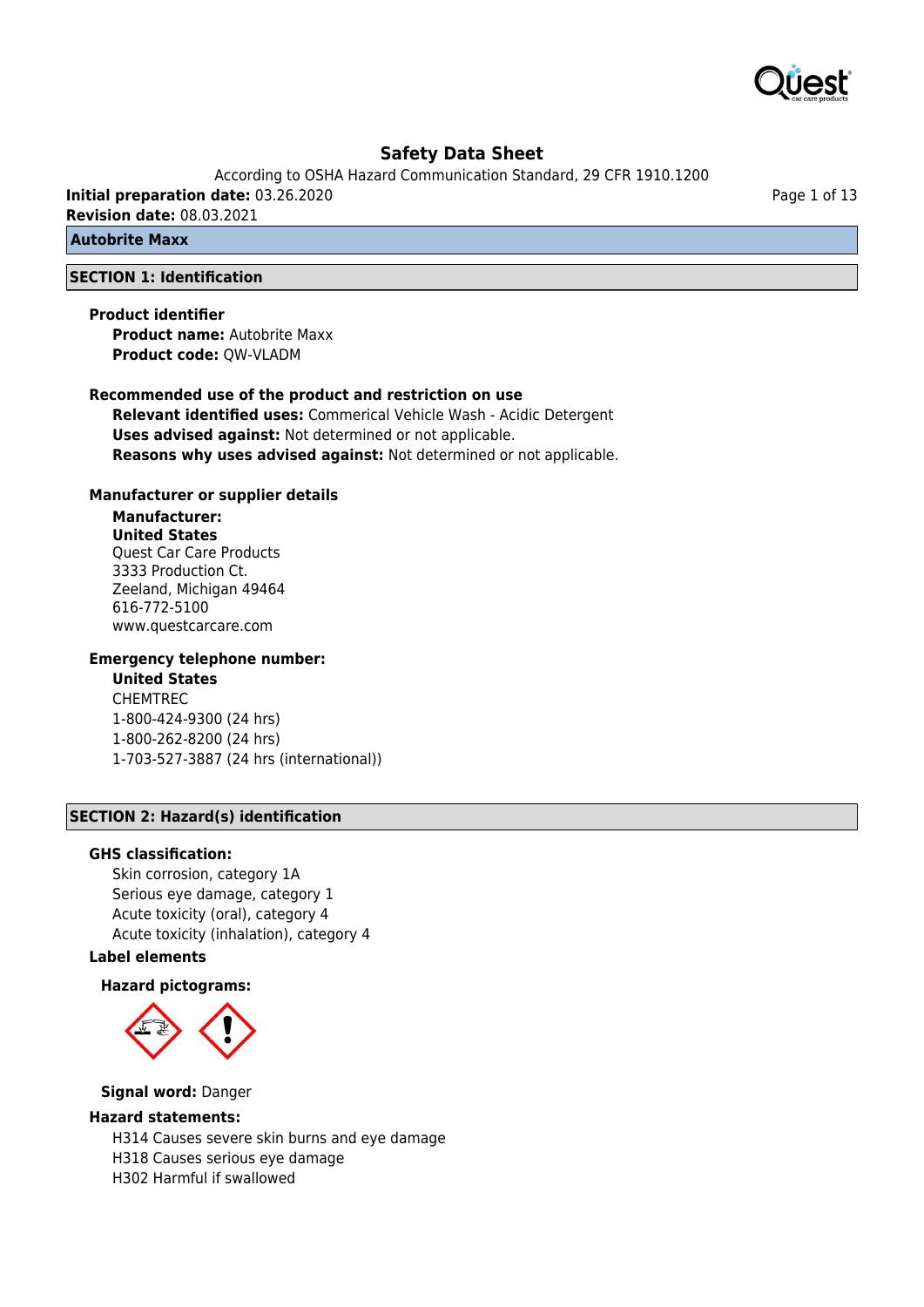According to OSHA Hazard Communication Standard, 29 CFR 1910.1200

**Initial preparation date:** 03.26.2020

**Revision date:** 08.03.2021

### **Autobrite Maxx**

H332 Harmful if inhaled **Precautionary statements:** P260 Do not breathe dust/fume/gas/mist/vapors/spray P264 Wash hands/skin thoroughly after contact with or handling. P280 Wear protective gloves/protective clothing/eye protection/face protection P270 Do not eat, drink or smoke when using this product P261 Avoid breathing dust/fume/gas/mist/vapors/spray P271 Use only outdoors or in a well-ventilated area P301+P330+P331 IF SWALLOWED: Rinse mouth. Do NOT induce vomiting P303+P361+P353 IF ON SKIN (or hair): Take off immediately all contaminated clothing. Rinse skin with water/shower P363 Wash contaminated clothing before reuse P304+P340 IF INHALED: Remove victim to fresh air and keep at rest in a position comfortable for breathing P310 Immediately call a POISON CENTER/911/PHYSICIAN IF: swallowed, eye contact, skin burns/rash or breathing difficulties. P321 Specific treatment (see first aid procedures on the product label in section 4 of this SDS) P305+P351+P338 IF IN EYES: Rinse cautiously with water for several minutes. Remove contact lenses, if present and easy to do. Continue rinsing P301+P312 IF SWALLOWED: Call a POISON CENTER or doctor/physician if you feel unwell P330 Rinse mouth P312 Call a POISON CENTER/911/PHYSICIAN if you feel unwell. P405 Store locked up

P501 Dispose of contents/container in accordance with local, state and federal regulations.

**Hazards not otherwise classified:** None

## **SECTION 3: Composition/information on ingredients**

| <b>Identification</b>      | <b>Name</b>                                    | Weight % |
|----------------------------|------------------------------------------------|----------|
| CAS number:<br>7664-38-2   | Phosphoric Acid                                | 25-50    |
| CAS number:<br>Proprietary | Alcohols, branched and linear, ethoxylated     | 10-20    |
| CAS number:<br>68584-22-5  | Benzenesulfonic acid, C10-16-alkyl derivatives | $5 - 10$ |
| CAS number:<br>Proprietary | Surfactant                                     | $1-5$    |
| CAS number:<br>7664-93-9   | Sulfuric acid                                  | $1 - 5$  |

## **Additional Information:** None

## **SECTION 4: First aid measures**

## **Description of first aid measures**

## **General notes:**

Show this Safety Data Sheet to the doctor in attendance.

Show this Safety Data Sheet to the doctor in attendance. Take precautions to ensure your own safety before attempting rescue. Wear appropriate safety eyewear, gloves, protective clothing and respiratory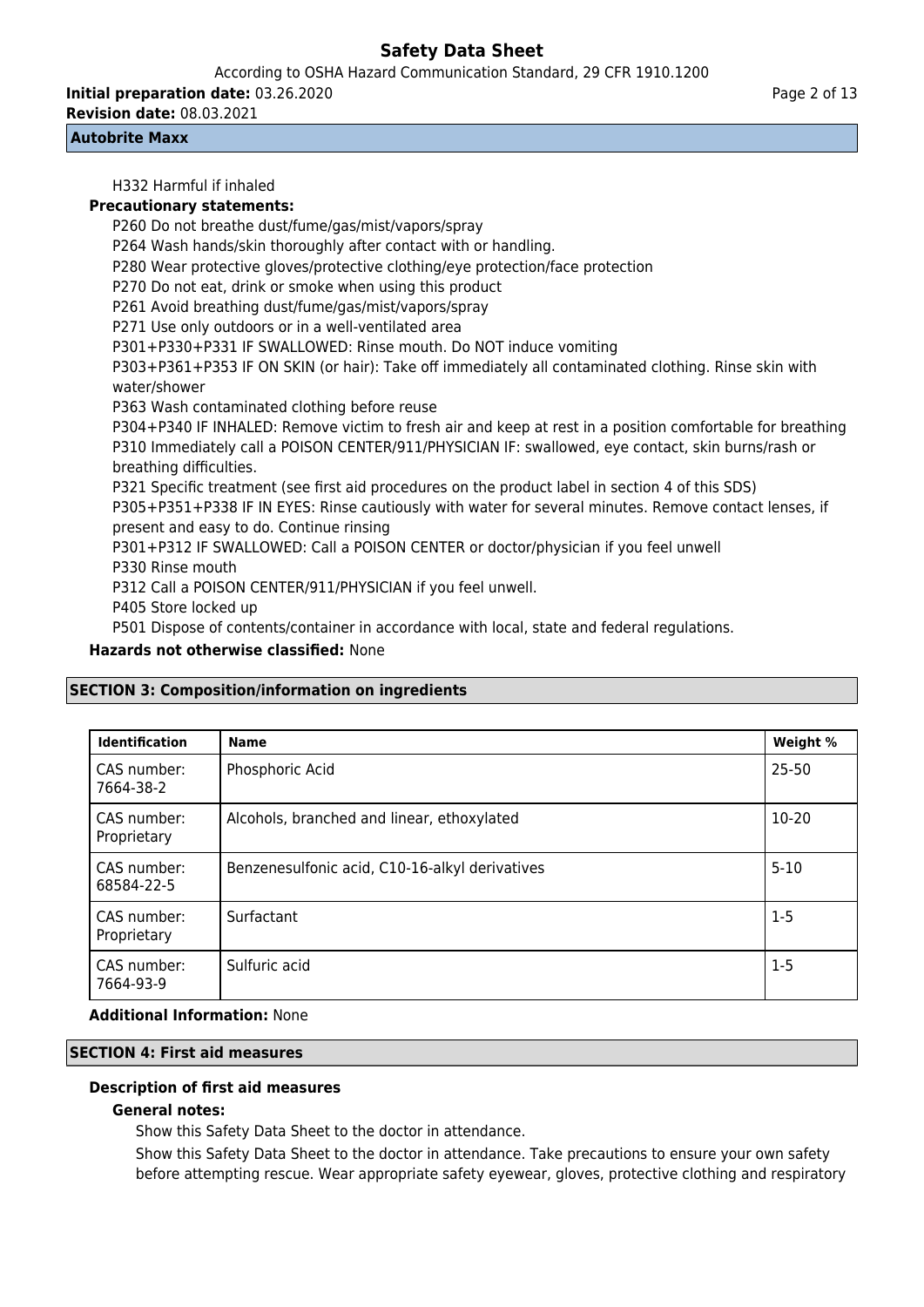According to OSHA Hazard Communication Standard, 29 CFR 1910.1200

**Initial preparation date:** 03.26.2020 **Revision date:** 08.03.2021

### **Autobrite Maxx**

protection to prevent exposure. See Section 8 of this SDS for personal protective equipment recommendations. Do not use the mouth to mouth method if victim has ingested or inhaled the product. Give artificial respiration with the aid of a pocket mask equipped with a one-way valve or other proper device.

## **After inhalation:**

If inhaled, remove person to fresh air and place in a position comfortable for breathing. Keep person at rest. If breathing is difficult, administer oxygen. If breathing has stopped, provide artificial respiration. If experiencing respiratory symptoms, seek medical advice/attention.

If inhaled, remove person to fresh air and place in a position comfortable for breathing. Keep person at rest. If breathing is difficult, administer oxygen. If breathing has stopped, provide artificial respiration. If symptoms develop or persist, seek medical advice/attention.

## **After skin contact:**

Treatment is urgent. Seek emergency medical treatment. Remove contaminated clothing and shoes. Rinse skin with copious amounts of water [shower] for several minutes. Launder contaminated clothing before reuse.

Remove contaminated clothing and shoes. Rinse skin with copious amounts of water [shower] for several minutes. Launder contaminated clothing before reuse. If symptoms develop or persist, seek medical advice/attention.

## **After eye contact:**

Immediately rinse eyes with plenty of gently flowing lukewarm water for 15 minutes. Remove contact lenses if present and easy to do so. Protect unexposed eye. Seek immediate medical attention, preferably from an ophthalmologist.

Rinse eyes with plenty of water for several minutes. Remove contact lenses, if present and easy to do so. Protect unexposed eye. If symptoms develop or persist, seek medical advice/attention.

Rinse eyes with plenty of water for several minutes. Remove contact lenses if present and easy to do so. Protect unexposed eye. If symptoms develop or persist, seek medical advice/attention.

## **After swallowing:**

If swallowed, DO NOT induce vomiting unless told to do so by a physician or poison control center. Rinse mouth with water. Never give anything by mouth to an unconscious person. If spontaneous vomiting occurs, place on the left side with head down to prevent aspiration of liquid into the lungs. Seek immediate medical attention.

If swallowed, DO NOT induce vomiting unless told to do so by a physician or poison control center. Rinse mouth with water. Never give anything by mouth to an unconscious person. If spontaneous vomiting occurs, place on the left side with head down to prevent aspiration of liquid into the lungs. If symptoms develop or persist, seek medical advice/attention.

## **Most important symptoms and effects, both acute and delayed**

## **Acute symptoms and effects:**

Exposure to skin may result in redness, pain, burning, inflammation and tissue damage. Exposure to eyes may result in irritation, redness, pain, inflammation, itching, burning, tearing, corneal damage and loss of vision. Exposure via inhalation may result in cough, sore throat, burning sensation and shortness of breath. Exposure via ingestion may result in burns of the mouth and throat, abdominal pain, burning sensation in the throat and chest, nausea, vomiting, shock or collapse.

Eye contact may result in irritation, redness, pain, inflammation, itching, burning, tearing, corneal damage and loss of vision.

Acute oral exposure may lead to dizziness, drowsiness, headache, breathing difficulties, nausea, vomiting, abdominal pain, and lowering of consciousness. Adverse effects are dependent on exposure (dose, concentration, contact time).

Acute inhalation exposure may lead to dizziness, drowsiness, headache, breathing difficulties, nausea,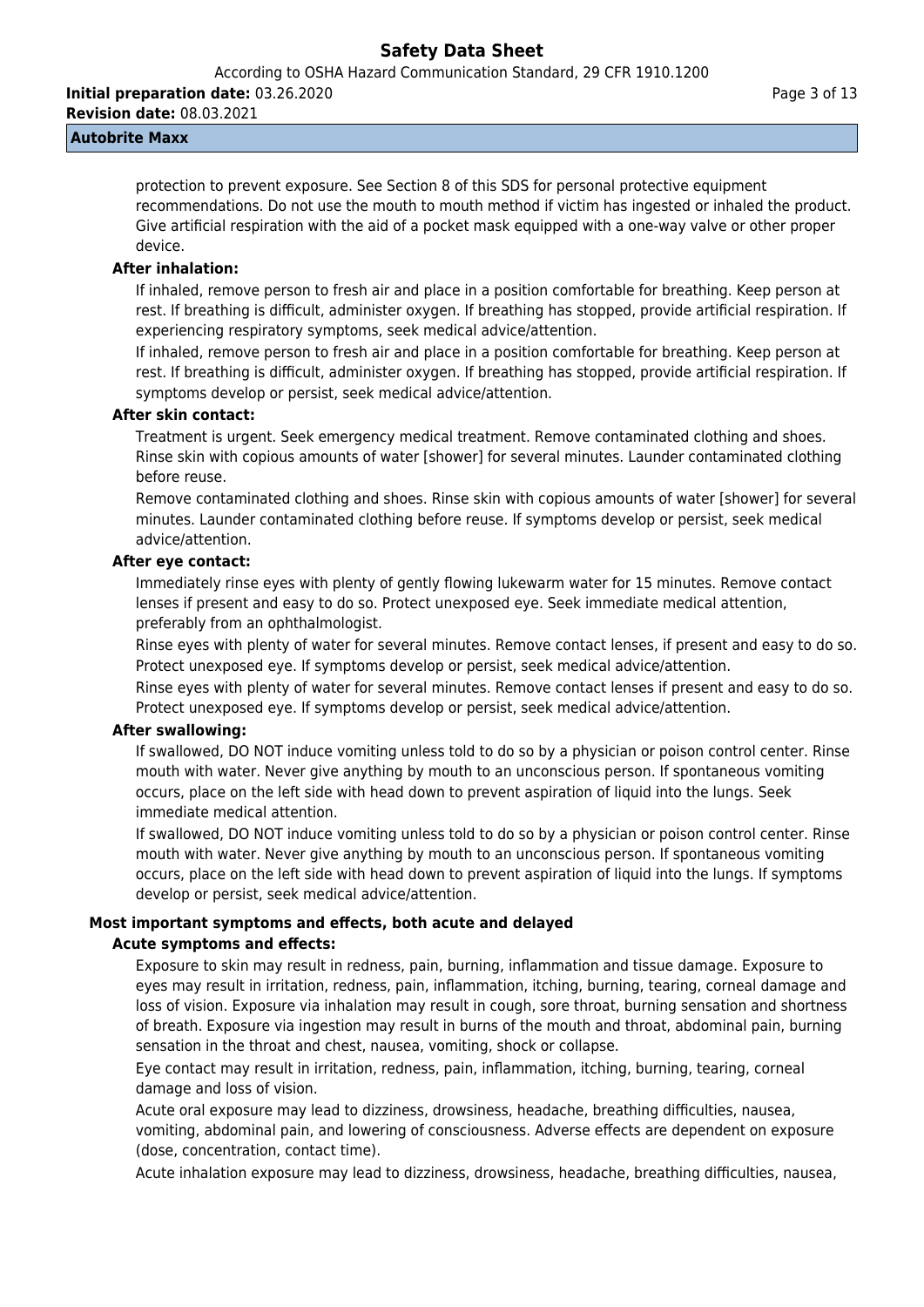According to OSHA Hazard Communication Standard, 29 CFR 1910.1200

**Initial preparation date:** 03.26.2020

**Revision date:** 08.03.2021

#### **Autobrite Maxx**

vomiting, abdominal pain, and lowering of consciousness. Adverse effects are dependent on exposure (dose, concentration, contact time).

#### **Delayed symptoms and effects:**

Effects are dependent on exposure (dose, concentration, contact time).

Symptoms of exposure may be delayed.

#### **Immediate medical attention and special treatment**

## **Specific treatment:**

In case of eye contact, seek prompt medical attention while rinsing is continued.

#### **Notes for the doctor:**

Treat symptomatically.

#### **SECTION 5: Firefighting measures**

#### **Extinguishing media**

#### **Suitable extinguishing media:**

Water mist/fog, carbon dioxide, dry chemical or alcohol resistant foam.

#### **Unsuitable extinguishing media:**

Do not use water jet.

#### **Specific hazards during fire-fighting:**

Thermal decomposition may produce irritating/toxic fumes/gases.

#### **Special protective equipment for firefighters:**

Fire-fighters should wear appropriate protective equipment and self-contained breathing apparatus (SCBA) with a full-face piece operated in positive pressure mode.

## **Special precautions:**

Avoid contact with skin, eyes, hair and clothing. Do not breathe fumes/gas/mists/aerosols/vapors/dusts. Move containers from fire area if safe to do so. Use water spray/fog for cooling fire exposed containers. Avoid unnecessary run-off of extinguishing media which may cause pollution.

#### **SECTION 6: Accidental release measures**

#### **Personal precautions, protective equipment and emergency procedures:**

Evacuate unnecessary personnel. Ventilate area. Extinguish any sources of ignition. Wear recommended personal protective equipment (see Section 8). Avoid contact with skin, eyes and clothing. Avoid breathing mist, vapor, dust, fume and spray. Do not walk through spilled material. Wash thoroughly after handling. Evacuate unnecessary personnel. Ventilate area. Extinguish any sources of ignition. Wear recommended personal protective equipment (see Section 8). Do not get on skin, eyes or on clothing. Avoid breathing mist, vapor, dust, fume and spray. Do not walk through spilled material. Wash thoroughly after handling. Remove contaminated clothing and launder before reuse.

#### **Environmental precautions:**

Prevent further leakage or spillage if safe to do so. Prevent from reaching drains, sewers and waterways. Discharge into the environment must be avoided.

### **Methods and material for containment and cleaning up:**

Do not touch damaged containers or spilled material unless wearing appropriate personal protective clothing. Stop leak if you can do it without risk. Contain and collect spillage and place in suitable container for future disposal. Dispose of in accordance with all applicable regulations (see Section 13). Harmful if swallowed. Do not touch damaged containers or spilled material unless wearing appropriate personal protective clothing. Avoid breathing dust, mist, fumes, vapors or spray. Stop leak if you can do it

without risk. Contain and collect spillage and place in suitable container for future disposal. Dispose of in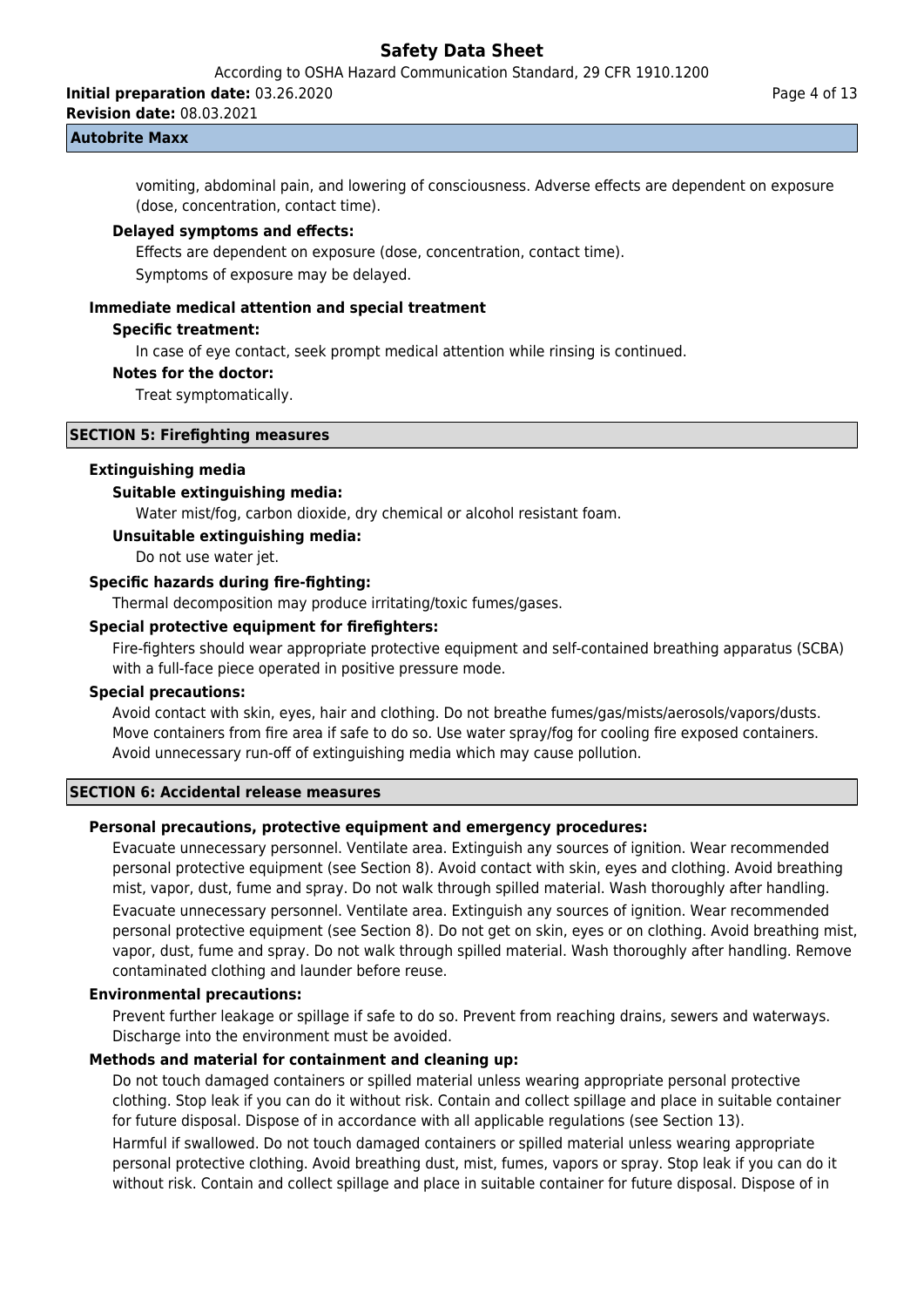According to OSHA Hazard Communication Standard, 29 CFR 1910.1200

**Initial preparation date:** 03.26.2020

**Revision date:** 08.03.2021

## **Autobrite Maxx**

accordance with all applicable regulations (see Section 13).

Harmful if inhaled. Put on appropriate personal protective equipment, including a self-contained breathing apparatus (see Section 8) before entering area of spill or leak. Avoid breathing dust, mist, fumes, vapors or spray. Do not touch damaged containers or spilled material unless wearing appropriate personal protective clothing. Stop leak if you can do it without risk. Contain and collect spillage and place in suitable container for future disposal. Dispose of in accordance with all applicable regulations (see Section 13).

## **Reference to other sections:**

For personal protective equipment see Section 8. For disposal see Section 13.

### **SECTION 7: Handling and storage**

### **Precautions for safe handling:**

Use appropriate personal protective equipment (see Section 8). Prevent skin contact. Do not get in eyes. Use only with adequate ventilation. Do not add water to the corrosive product. If it is necessary to mix a corrosive product with water, do so slowly adding the corrosive to cold water, in small amounts, and stir frequently. Avoid breathing mist/vapor/spray/dust. Do not eat, drink, smoke, or use personal products when handling chemical substances. Wash affected areas thoroughly after handling. Keep away from incompatible materials (See Section 10). Keep containers tightly closed when not in use. Keep only in original packaging. Use appropriate personal protective equipment (see Section 8). Use only with adequate ventilation. Avoid breathing mist/vapor/spray/dust. Do not eat, drink, smoke, or use personal products when handling chemical substances. Do not get in eyes. Avoid contact with skin and clothing. Wash affected areas thoroughly after handling. Keep away from incompatible materials (See Section 10). Keep containers tightly closed when not in use.

Use appropriate personal protective equipment (see Section 8). Use only with adequate ventilation. Avoid breathing mist/vapor/spray/dust. Do not eat, drink, smoke, or use personal products when handling chemical substances. Avoid contact with skin, eyes and clothing. Wash affected areas thoroughly after handling. Keep away from incompatible materials (See Section 10). Keep containers tightly closed when not in use.

## **Conditions for safe storage, including any incompatibilities:**

Store in cool, dry, well-ventilated location out of direct sunlight and away from exit paths. Store in a corrosion-resistant container with a resistant inner liner. Inspect containers and storage area regularly for signs of leak and damage. Store containers at a convenient height for handling, below eye level if possible. High shelving increases the risk of dropping containers, personal injury and exposure. Ensure that appropriate fire fighting and spill-clean up equipment is readily available. Keep away from food and beverages. Protect from freezing and physical damage. Store away from heat, open flames and other sources of ignition. Store separately. Keep container tightly sealed. Store away from incompatible materials (See Section 10).

Store in cool, dry, well-ventilated location out of direct sunlight. Keep away from food and beverages. Protect from freezing and physical damage. Store away from heat, open flames and other sources of ignition. Keep container tightly sealed. Store away from incompatible materials (See Section 10).

#### **SECTION 8: Exposure controls/personal protection**

Only those substances with limit values have been included below.

| Country (Legal Basis) | <b>Substance</b>        | <b>Identifier</b> | Permissible concentration                                   |
|-----------------------|-------------------------|-------------------|-------------------------------------------------------------|
| <b>ACGIH</b>          | <b>IPhosphoric Acid</b> | 7664-38-2         | $ 8$ -Hour TWA: 1 mg/m <sup>3</sup>                         |
|                       | Phosphoric Acid         | 7664-38-2         | 15-Minute STEL: $3 \text{ mg/m}^3$                          |
|                       | Sulfuric acid           | 7664-93-9         | $8$ -Hour TWA: 0.2 mg/m <sup>3</sup> (thoracic<br>fraction) |

# **Occupational Exposure limit values:**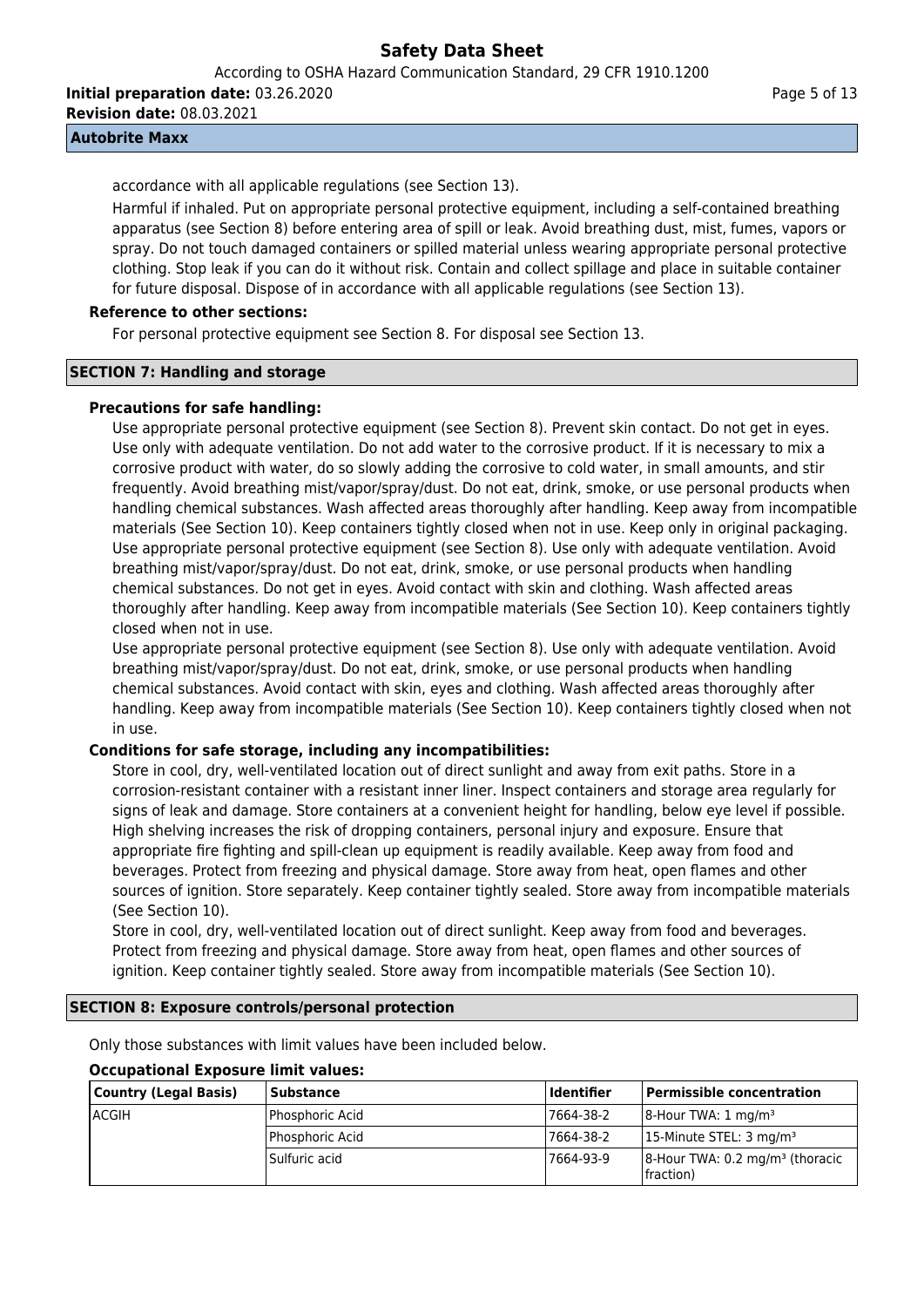According to OSHA Hazard Communication Standard, 29 CFR 1910.1200

**Initial preparation date:** 03.26.2020

**Revision date:** 08.03.2021

#### **Autobrite Maxx**

| <b>Country (Legal Basis)</b> | <b>Substance</b> | <b>Identifier</b> | <b>Permissible concentration</b>              |
|------------------------------|------------------|-------------------|-----------------------------------------------|
| NIOSH                        | Phosphoric Acid  | 7664-38-2         | REL-TWA: $1 \text{ mg/m}^3$ (10 hr)           |
|                              | Phosphoric Acid  | 7664-38-2         | STEL: 3 mg/m <sup>3</sup>                     |
|                              | Phosphoric Acid  | 7664-38-2         | IDLH: 1000 mg/m <sup>3</sup>                  |
|                              | Sulfuric acid    | 7664-93-9         | REL-TWA: 1 mg/m <sup>3</sup> (10 hr)          |
|                              | Sulfuric acid    | 7664-93-9         | IDLH: 15 mg/m <sup>3</sup>                    |
| <b>OSHA</b>                  | Phosphoric Acid  | 7664-38-2         | PEL: 1 mg/m <sup>3</sup> (Table Z-1)          |
|                              | Phosphoric Acid  | 7664-38-2         | TWA: 1 mg/m <sup>3</sup> (Table Z-1-A)        |
|                              | Phosphoric Acid  | 7664-38-2         | STEL: 3 mg/m <sup>3</sup> (Table Z-1-A)       |
|                              | Sulfuric acid    | 7664-93-9         | 8-Hour TWA-PEL: 1 mg/m <sup>3</sup>           |
| United States (California)   | Phosphoric Acid  | 7664-38-2         | 8-Hour TWA-PEL: 1 mg/m <sup>3</sup>           |
|                              | Phosphoric Acid  | 7664-38-2         | 15-Minute STEL: 3 mg/m <sup>3</sup>           |
|                              | Sulfuric acid    | 7664-93-9         | 8-Hour TWA-PEL: 0.1 mg/m <sup>3</sup>         |
|                              | Sulfuric acid    | 7664-93-9         | 15-Minute STEL: 3 mg/m <sup>3</sup>           |
|                              | Phosphoric Acid  | 7664-38-2         | REL: 7 ug/m <sup>3</sup> (Chronic inhalation) |
|                              | Sulfuric acid    | 7664-93-9         | REL: 120 ug/m <sup>3</sup> (Acute inhalation) |
|                              | Sulfuric acid    | 7664-93-9         | REL: 1 ug/m <sup>3</sup> (Chronic inhalation) |

## **Biological limit values:**

No biological exposure limits noted for the ingredient(s).

## **Information on monitoring procedures:**

Not determined or not applicable.

## **Appropriate engineering controls:**

Emergency eye wash stations and safety showers should be available in the immediate vicinity of use or handling. Provide adequate ventilation to maintain the airborne concentrations of vapor, mists, and/or dusts below the applicable workplace exposure limits, while observing recognized national standards (or equivalent).

## **Personal protection equipment**

## **Eye and face protection:**

Use safety glasses with side shields or goggles. Consider the use of a face shield for splash protection. Use eye protection equipment that has been tested and approved by recognized national standards (or equivalent).

Safety glasses or goggles. Use eye protection equipment that has been tested and approved by recognized national standards (or equivalent).

## **Skin and body protection:**

Chemical resistant, impervious gloves approved by the appropriate standards. Gloves must be inspected prior to use. Considering the parameters specified by the glove manufacturer, check during use that the gloves are still retaining their protective properties. It should be noted that the time to breakthrough for any glove material may be different for different glove manufacturers. In the case of mixtures, consisting of several substances, the protection time of the gloves cannot be accurately estimated. Avoid skin contact with used gloves. Appropriate techniques should be used to remove used gloves and contaminated clothing. Full body protection should be worn. Personal protective equipment for the body should be selected based on the task being performed and the risks involved and should be approved by a specialist before handling this product. Ensure that all personal protective equipment is approved by recognized national standards (or equivalent).

Chemical resistant, impervious gloves approved by the appropriate standards. Gloves must be inspected prior to use. Avoid skin contact with used gloves. Appropriate techniques should be used to remove used gloves and contaminated clothing. Personal protective equipment for the body should be selected based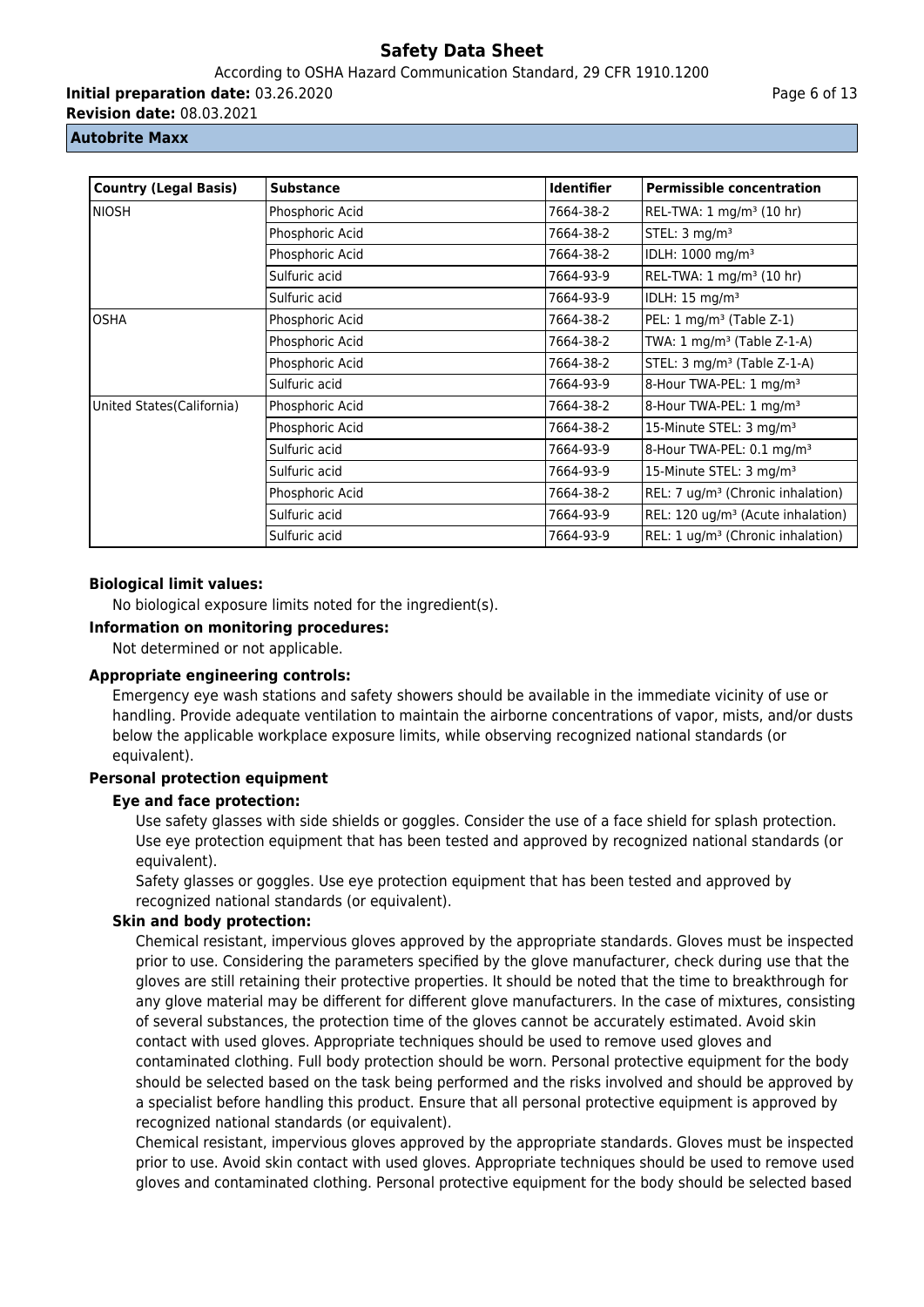According to OSHA Hazard Communication Standard, 29 CFR 1910.1200

**Initial preparation date:** 03.26.2020

**Revision date:** 08.03.2021

## **Autobrite Maxx**

on the task being performed and the risks involved and should be approved by a specialist before handling this product. Ensure that all personal protective equipment is approved by recognized national standards (or equivalent).

### **Respiratory protection:**

If engineering controls do not maintain airborne concentrations below the applicable workplace exposure limits, or to an acceptable level (if exposure limits have not been established), a respirator approved by recognized national standards (or equivalent) must be worn.

## **General hygienic measures:**

When handling chemical products, do not eat, drink or smoke. Wash hands after handling, before breaks, and at the end of the workday. Avoid contact with skin, eyes and clothing. Wash contaminated clothing before reuse. Perform routine housekeeping.

## **SECTION 9: Physical and chemical properties**

## **Information on basic physical and chemical properties**

| <b>Appearance</b>                         | <b>Redish Pink</b>               |
|-------------------------------------------|----------------------------------|
| Odor                                      | Acrid                            |
| Odor threshold                            | Not determined or not available. |
| рH                                        | < 1.0                            |
| <b>Melting point/freezing point</b>       | Not determined or not available. |
| Initial boiling point/range               | Not determined or not available. |
| Flash point (closed cup)                  | None                             |
| <b>Evaporation rate</b>                   | Not determined or not available. |
| <b>Flammability (solid, gas)</b>          | Not determined or not available. |
| <b>Upper flammability/explosive limit</b> | Not determined or not available. |
| Lower flammability/explosive limit        | Not determined or not available. |
| <b>Vapor pressure</b>                     | Not determined or not available. |
| <b>Vapor density</b>                      | Not determined or not available. |
| <b>Density</b>                            | Not determined or not available. |
| <b>Relative density</b>                   | 1.20-1.25                        |
| <b>Solubilities</b>                       | Water                            |
| Partition coefficient (n-octanol/water)   | Not determined or not available. |
| <b>Auto/Self-ignition temperature</b>     | Not determined or not available. |
| <b>Decomposition temperature</b>          | Not determined or not available. |
| <b>Dynamic viscosity</b>                  | Not determined or not available. |
| <b>Kinematic viscosity</b>                | Not determined or not available. |
| <b>Explosive properties</b>               | Not determined or not available. |
| <b>Oxidizing properties</b>               | Not determined or not available. |

## **Other information**

## **SECTION 10: Stability and reactivity**

#### **Reactivity:**

Not reactive under recommended handling and storage conditions.

## **Chemical stability:**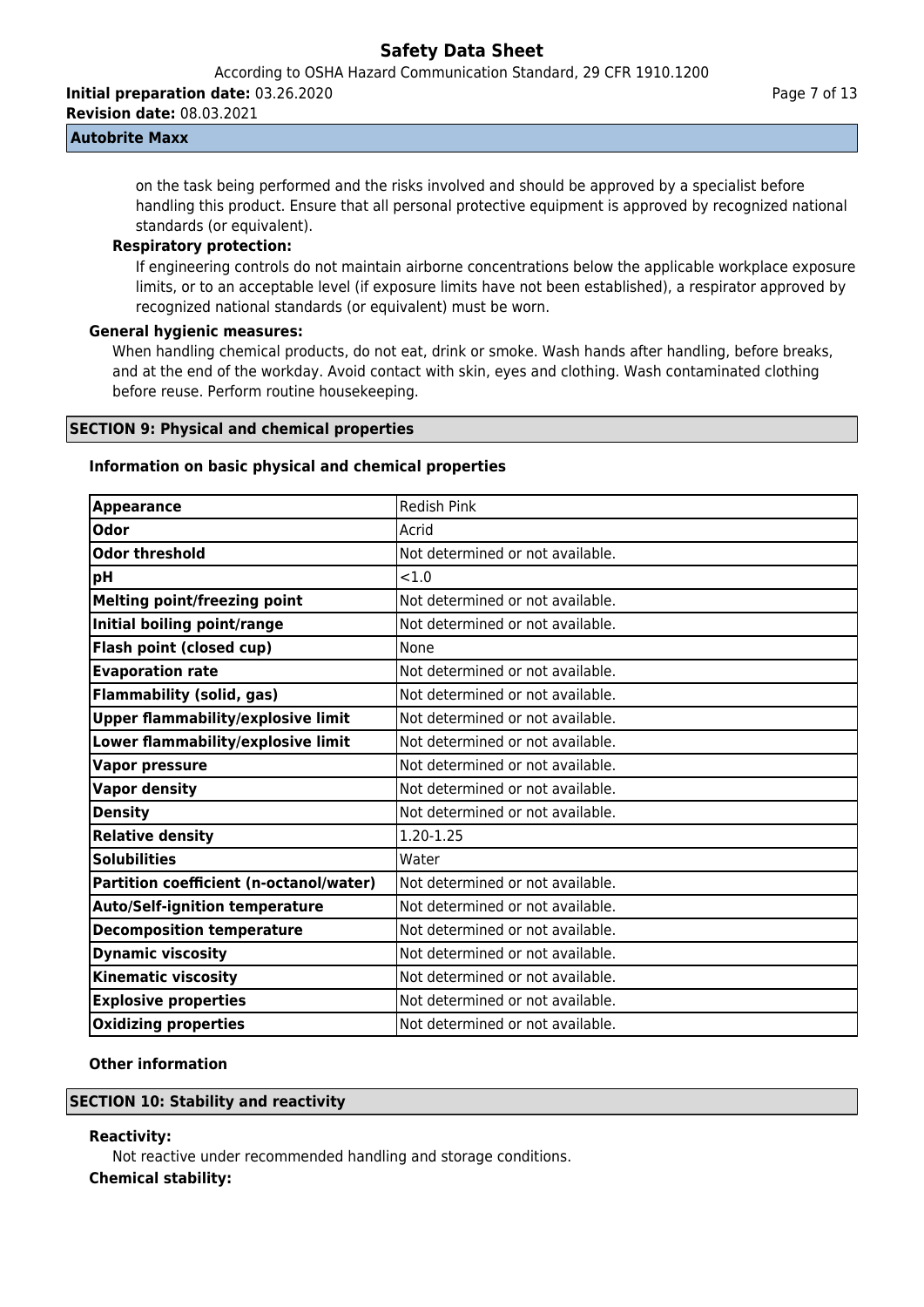According to OSHA Hazard Communication Standard, 29 CFR 1910.1200

**Initial preparation date:** 03.26.2020

**Revision date:** 08.03.2021

### **Autobrite Maxx**

Stable under recommended handling and storage conditions.

#### **Possibility of hazardous reactions:**

Hazardous reactions are not anticipated under recommended conditions of handling and storage.

### **Conditions to avoid:**

Avoid generation of aerosols and mists, extreme heat, open flames, hot surfaces, sparks, ignition sources and incompatible materials.

Extreme heat, open flames, hot surfaces, sparks, ignition sources and incompatible materials.

Avoid confined spaces, extreme heat, open flames, hot surfaces, sparks, ignition sources and incompatible materials.

#### **Incompatible materials:**

None known.

#### **Hazardous decomposition products:**

Under normal conditions of storage and use, hazardous decomposition products should not be produced.

## **SECTION 11: Toxicological information**

## **Acute toxicity**

### **Assessment:**

Harmful if swallowed.

Harmful if inhaled.

**Product data:** No data available.

## **Substance data:**

| <b>Name</b>                    | Route       | <b>Result</b>                                    |  |
|--------------------------------|-------------|--------------------------------------------------|--|
| Phosphoric Acid                | Inhalation  | LC50 Rat: $> 850$ mg/m <sup>3</sup> (1 hr)       |  |
|                                | oral        | LD50 Rat: 1530 mg/kg                             |  |
|                                | dermal      | LD50 Rabbit: 2740 mg/kg                          |  |
| Sulfuric acid                  | inhalation  | LC50 Rat: 375 mg/m <sup>3</sup> (4 hr (aerosol)) |  |
|                                | oral        | LD50 Rat: 2140 mg/kg                             |  |
| Benzenesulfonic acid, C10-16-  | linhalation | LC50 Rat: 1.9 mg/L (4 Hr)                        |  |
| alkyl derivatives              | dermal      | LD50 Rabbit: 5000 mg/kg                          |  |
| Surfactant                     | dermal      | LD50 Rabbit: $>= 2000$ mg/kg                     |  |
|                                | oral        | LD50 Rat: $> = 3346$ mg/kg                       |  |
| Alcohols, branched and linear, | Ioral       | LD50 Rat: 1378 mg/kg                             |  |
| ethoxylated                    | dermal      | LD50 Rat: > 2000 mg/kg                           |  |

#### **Skin corrosion/irritation**

#### **Assessment:**

Causes severe skin burns and eye damage.

### **Product data:**

No data available.

#### **Substance data:**

| <b>Name</b>                                        | <b> Result</b>               |
|----------------------------------------------------|------------------------------|
| Phosphoric Acid                                    | Causes severe skin burns.    |
| Sulfuric acid                                      | Causes severe skin burns.    |
| Benzenesulfonic acid, C10-16-<br>alkyl derivatives | I Causes severe skins burns. |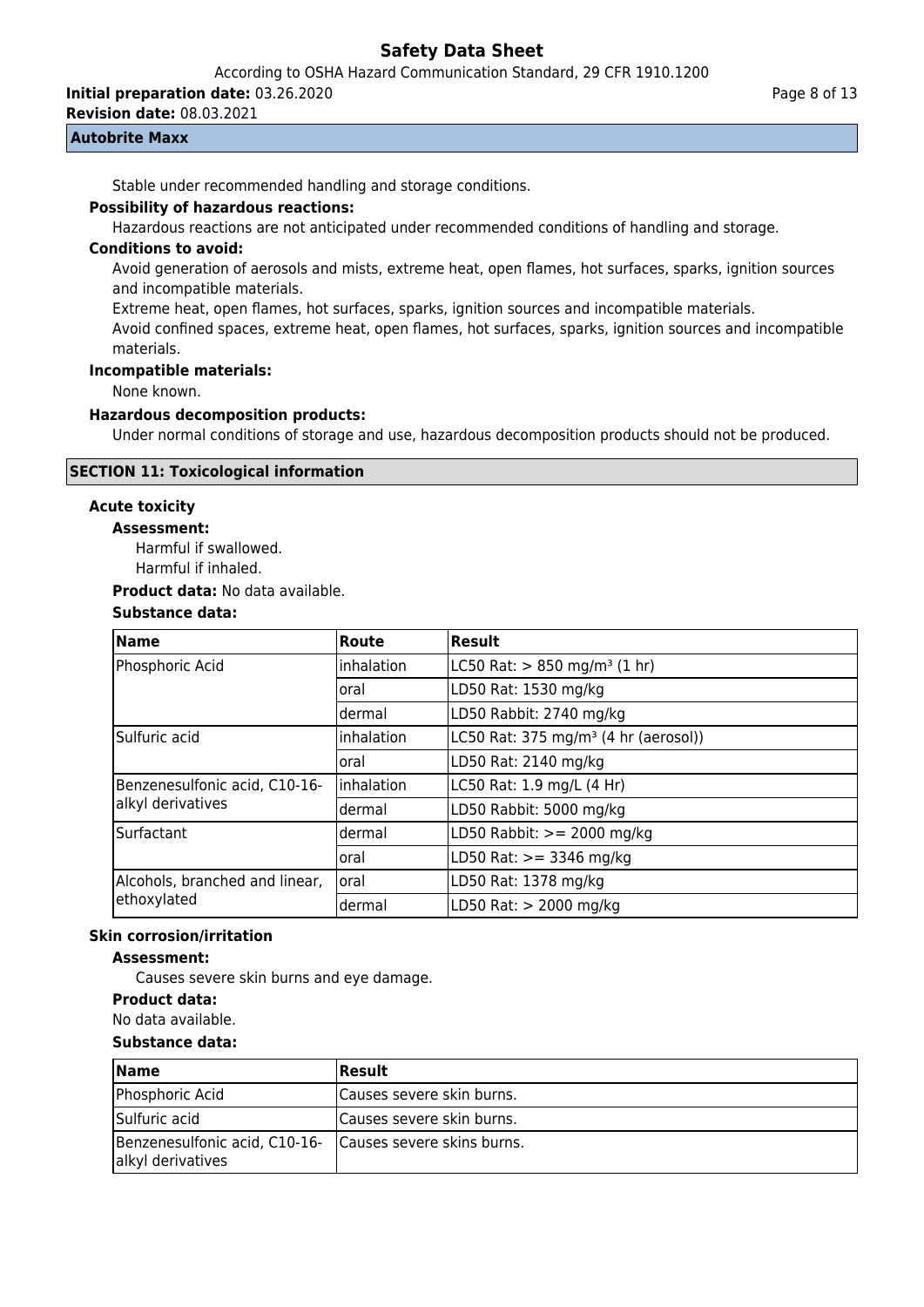According to OSHA Hazard Communication Standard, 29 CFR 1910.1200

**Initial preparation date:** 03.26.2020

**Revision date:** 08.03.2021

### **Autobrite Maxx**

### **Serious eye damage/irritation**

#### **Assessment:**

Causes serious eye damage.

## **Product data:**

No data available.

#### **Substance data:**

| Name                                               | <b>Result</b>                  |
|----------------------------------------------------|--------------------------------|
| Phosphoric Acid                                    | Causes serious eye damage.     |
| Sulfuric acid                                      | Causes serious eye damage.     |
| Benzenesulfonic acid, C10-16-<br>alkyl derivatives | Causes serious eye damage.     |
| Surfactant                                         | Causes serious eye irritation. |
| Alcohols, branched and linear,<br>ethoxylated      | Causes serious eye damage.     |

#### **Respiratory or skin sensitization**

**Assessment:** Based on available data, the classification criteria are not met.

**Product data:**

No data available.

**Substance data:** No data available.

### **Carcinogenicity**

**Assessment:** Based on available data, the classification criteria are not met.

**Product data:** No data available.

**Substance data:** No data available.

### **International Agency for Research on Cancer (IARC):**

| <b>Name</b>                                   | Classification |
|-----------------------------------------------|----------------|
| Phosphoric Acid                               | Not Applicable |
| Sulfuric acid                                 | Group 1        |
| Surfactant                                    | Not Applicable |
| Alcohols, branched and linear,<br>ethoxylated | Not Applicable |

## **National Toxicology Program (NTP):**

| <b>Name</b>                                   | Classification                |
|-----------------------------------------------|-------------------------------|
| Phosphoric Acid                               | Not Applicable                |
| Sulfuric acid                                 | Known to be human carcinogens |
| Surfactant                                    | Not Applicable                |
| Alcohols, branched and linear,<br>ethoxylated | Not Applicable                |

## **OSHA Carcinogens:** Not applicable

#### **Germ cell mutagenicity**

**Assessment:** Based on available data, the classification criteria are not met.

**Product data:**

No data available.

**Substance data:** No data available.

#### **Reproductive toxicity**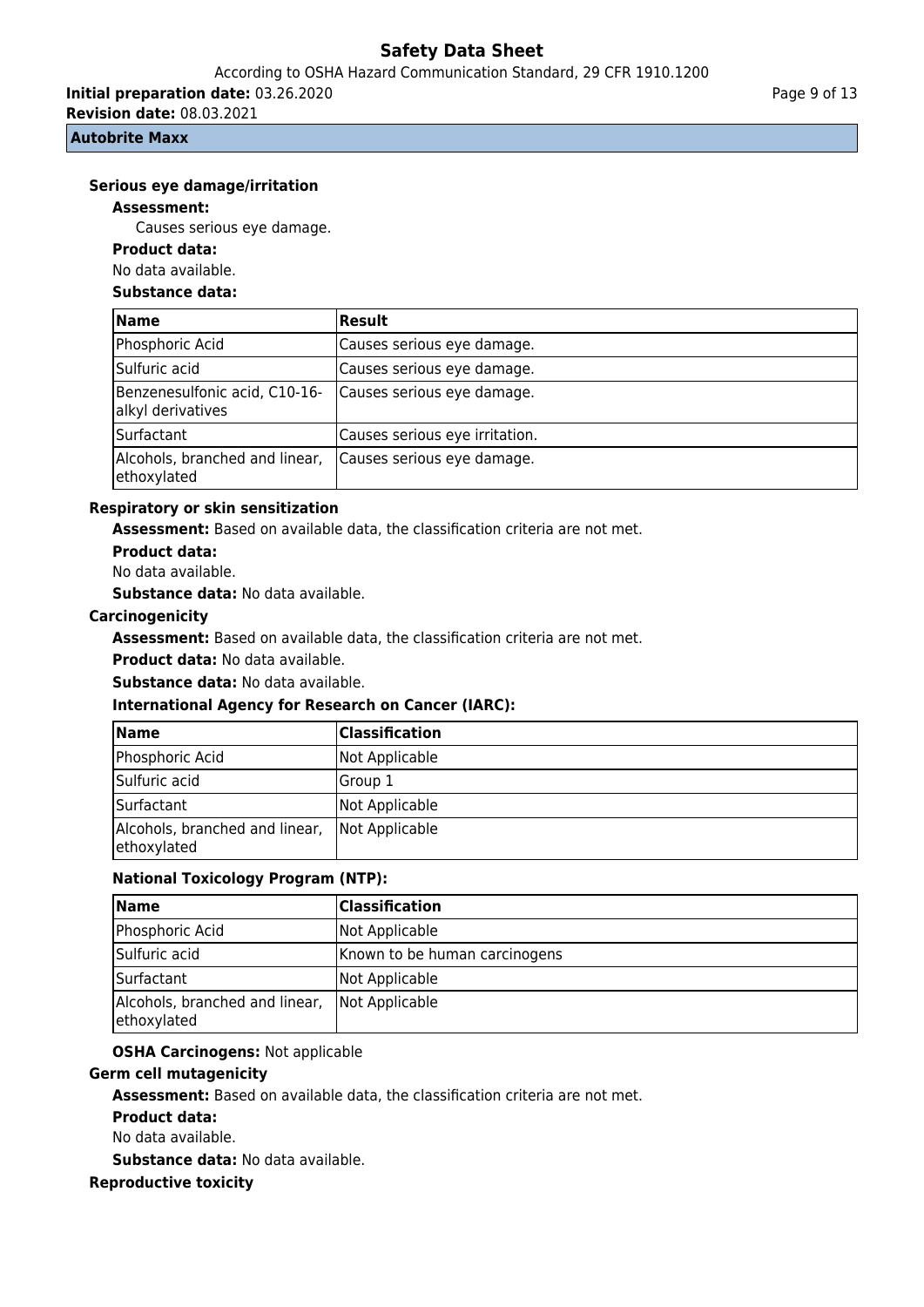According to OSHA Hazard Communication Standard, 29 CFR 1910.1200

**Initial preparation date:** 03.26.2020

**Revision date:** 08.03.2021

#### **Autobrite Maxx**

**Assessment:** Based on available data, the classification criteria are not met.

## **Product data:**

No data available.

**Substance data:** No data available.

## **Specific target organ toxicity (single exposure)**

**Assessment:** Based on available data, the classification criteria are not met.

## **Product data:**

No data available.

**Substance data:** No data available.

### **Specific target organ toxicity (repeated exposure)**

**Assessment:** Based on available data, the classification criteria are not met.

### **Product data:**

No data available.

### **Substance data:**

| <b>Name</b>     | Result                                                                                                                                                                 |
|-----------------|------------------------------------------------------------------------------------------------------------------------------------------------------------------------|
| Phosphoric Acid | Repeated and/or prolonged exposure may have effects on the upper<br>respiratory tract and lungs. This may result in chronic inflammation and<br>reduced lung function. |
| Sulfuric acid   | Repeated or prolonged inhalation may damage the lungs. Risk of tooth<br>erosion upon repeated or prolonged exposure to an aerosol of this<br>Isubstance.               |

#### **Aspiration toxicity**

**Assessment:** Based on available data, the classification criteria are not met.

#### **Product data:**

No data available.

**Substance data:** No data available.

### **Information on likely routes of exposure:**

No data available.

## **Symptoms related to the physical, chemical and toxicological characteristics:**

No data available.

#### **Other information:**

No data available.

## **SECTION 12: Ecological information**

## **Acute (short-term) toxicity**

**Assessment:** Based on available data, the classification criteria are not met.

**Product data:** No data available.

## **Substance data:**

| <b>Name</b>                                   | Result                                            |
|-----------------------------------------------|---------------------------------------------------|
| Alcohols, branched and linear,<br>ethoxylated | LC50 Oncorhynchus mykiss: 5 mg/L (96 hr)          |
|                                               | EC50 Daphnia magna: 2.5 mg/L (48 hr)              |
|                                               | ErC50 Selenastrum capricornutum: 1.4 mg/L (96 hr) |

## **Chronic (long-term) toxicity**

**Assessment:** Based on available data, the classification criteria are not met.

**Product data:** No data available.

**Substance data:** No data available.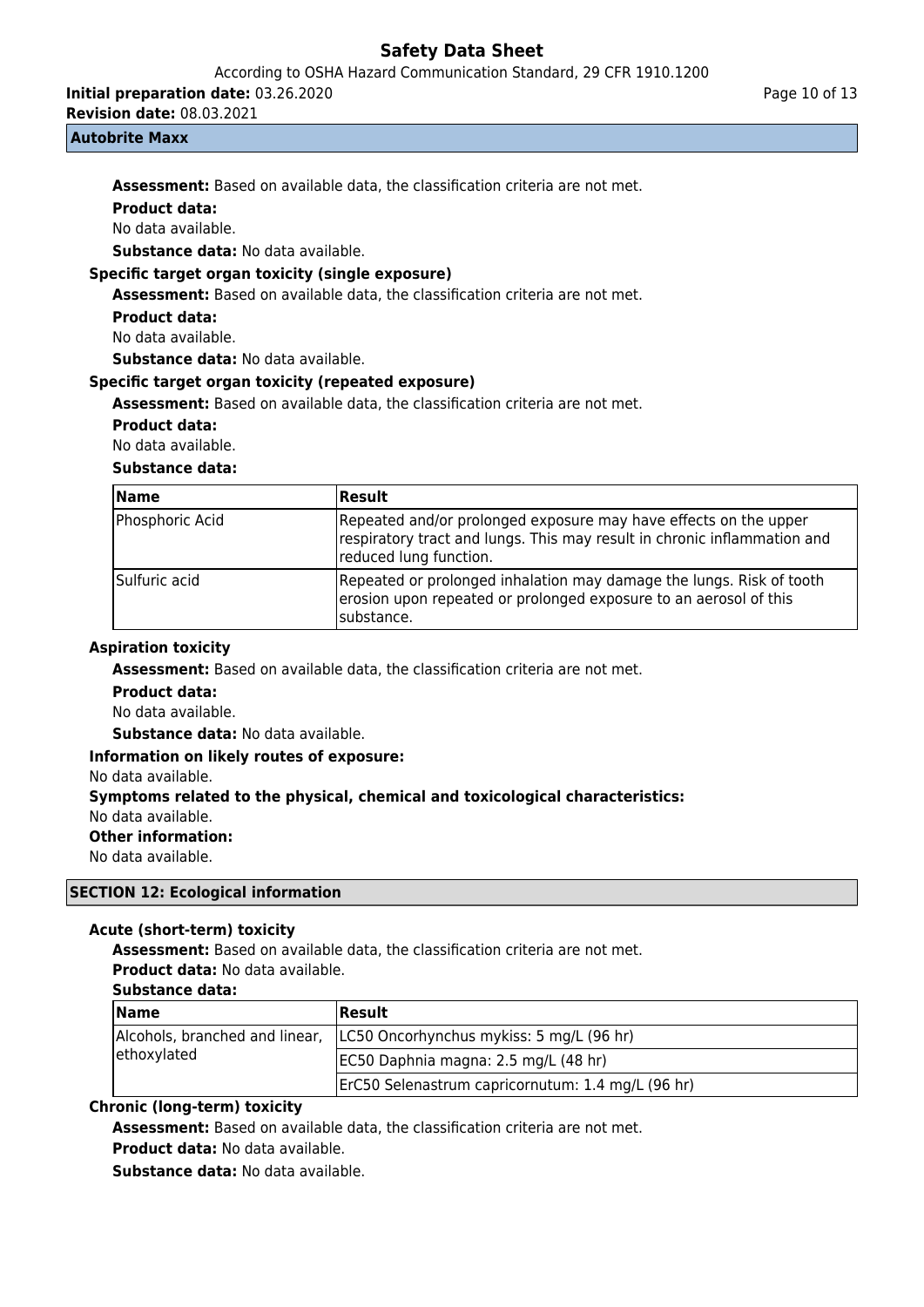## According to OSHA Hazard Communication Standard, 29 CFR 1910.1200

**Initial preparation date:** 03.26.2020

**Revision date:** 08.03.2021

### **Autobrite Maxx**

## **Persistence and degradability**

**Product data:** No data available.

### **Substance data:**

| <b>Name</b>                                        | <b>Result</b>                                                                         |  |
|----------------------------------------------------|---------------------------------------------------------------------------------------|--|
| Benzenesulfonic acid, C10-16-<br>alkyl derivatives | Under test conditions no biodegradation observed.                                     |  |
| ethoxylated                                        | Alcohols, branched and linear, Readily biodegradable (72% degradation after 28 days). |  |

### **Bioaccumulative potential**

## **Product data:** No data available.

| Substance data: |  |
|-----------------|--|
|-----------------|--|

| Name        | Result                                                                        |
|-------------|-------------------------------------------------------------------------------|
| ethoxylated | Alcohols, branched and linear, Not expected to bioaccumulate (BCF: 237 L/kg). |

### **Mobility in soil**

#### **Product data:** No data available.

| Substance data: |                                                                            |  |
|-----------------|----------------------------------------------------------------------------|--|
| <b>Name</b>     | <b>Result</b>                                                              |  |
| ethoxylated     | Alcohols, branched and linear, Moderately mobile (log Koc: 1.575 - 2.365). |  |

## **Results of PBT and vPvB assessment**

#### **Product data:**

**PBT assessment:** This product does not contain any substances that are assessed to be a PBT. **vPvB assessment:** This product does not contain any substances that are assessed to be a vPvB.

#### **Substance data: PBT assessment:**

| гы азэсээшсци                                                            |                            |  |  |
|--------------------------------------------------------------------------|----------------------------|--|--|
| Sulfuric acid                                                            | The substance is not PBT.  |  |  |
| Alcohols, branched and linear, The substance is not PBT.<br>ethoxylated  |                            |  |  |
| <b>vPvB</b> assessment:                                                  |                            |  |  |
| Sulfuric acid                                                            | The substance is not vPvB. |  |  |
| Alcohols, branched and linear, The substance is not vPvB.<br>ethoxylated |                            |  |  |

**Other adverse effects:** No data available.

## **SECTION 13: Disposal considerations**

#### **Disposal methods:**

It is the responsibility of the waste generator to properly characterize all waste materials according to applicable regulatory entities

## **Contaminated packages:**

Not determined or not applicable.

## **SECTION 14: Transport information**

#### **United States Transportation of dangerous goods (49 CFR DOT)**

**UN number** 3264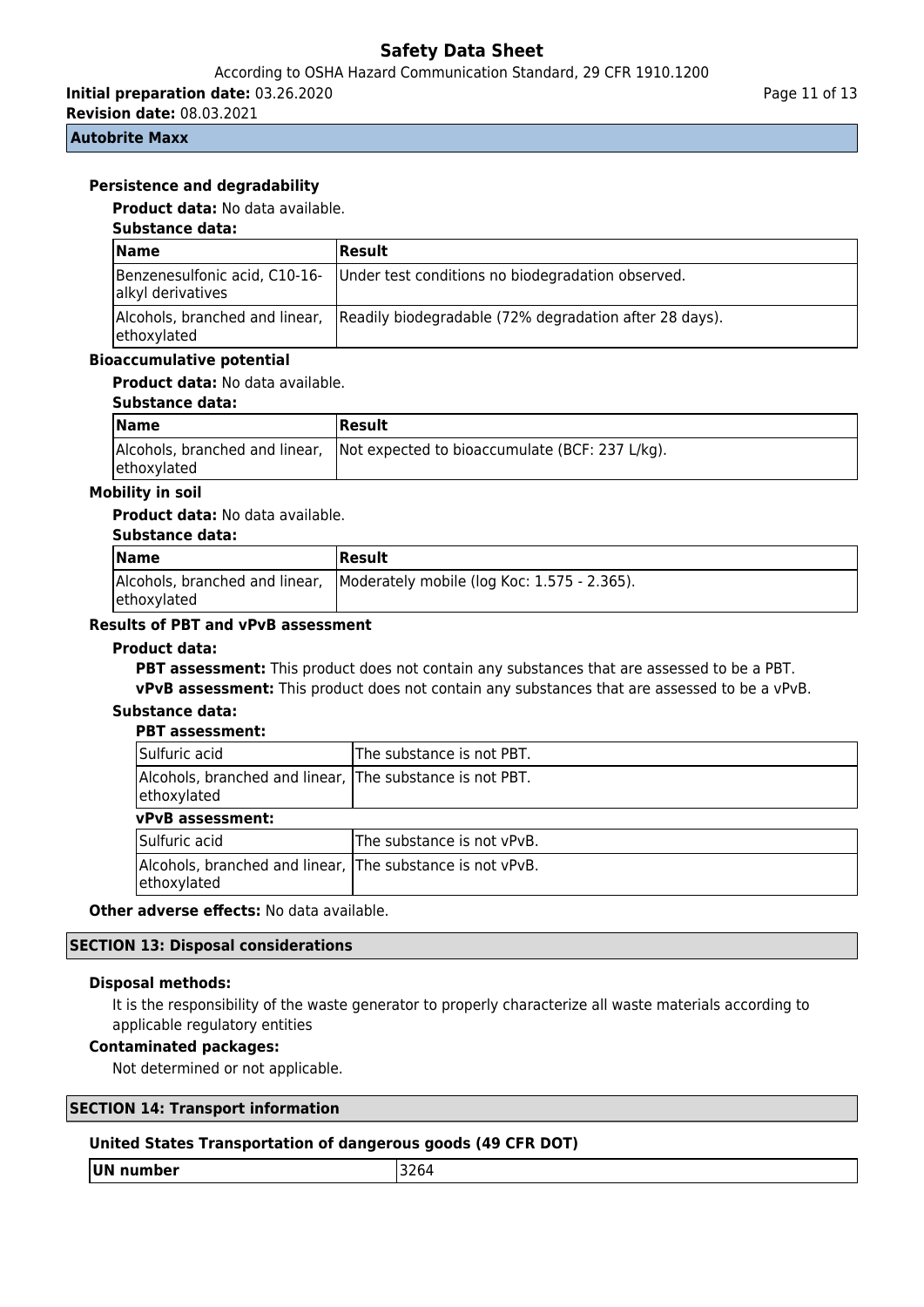## According to OSHA Hazard Communication Standard, 29 CFR 1910.1200

**Initial preparation date:** 03.26.2020

**Revision date:** 08.03.2021

### **Autobrite Maxx**

| UN proper shipping name<br>Corrosive, Liquid, Acidic, Inorganic, N.O.S. (Phosphoric Acid,<br>Sulfuric Acid) |        |  |
|-------------------------------------------------------------------------------------------------------------|--------|--|
| UN transport hazard class(es)                                                                               | 8      |  |
| Packing group                                                                                               |        |  |
| <b>Environmental hazards</b>                                                                                | l None |  |
| Special precautions for user                                                                                | l None |  |

## **International Maritime Dangerous Goods (IMDG)**

| UN number                                                                                                   | 3264   |
|-------------------------------------------------------------------------------------------------------------|--------|
| UN proper shipping name<br>Corrosive, Liquid, Acidic, Inorganic, N.O.S. (Phosphoric Acid,<br>Sulfuric Acid) |        |
| UN transport hazard class(es)                                                                               | 8      |
| <b>Packing group</b>                                                                                        |        |
| <b>Environmental hazards</b>                                                                                | l None |
| <b>Special precautions for user</b>                                                                         | None   |

## **International Air Transport Association Dangerous Goods Regulations (IATA-DGR)**

| UN number                           | 3264                                                                             |  |
|-------------------------------------|----------------------------------------------------------------------------------|--|
| UN proper shipping name             | Corrosive, Liquid, Acidic, Inorganic, N.O.S. (Phosphoric Acid,<br>Sulfuric Acid) |  |
| UN transport hazard class(es)       | 8                                                                                |  |
| Packing group                       |                                                                                  |  |
| <b>Environmental hazards</b>        | None                                                                             |  |
| <b>Special precautions for user</b> | None                                                                             |  |

## **SECTION 15: Regulatory information**

## **United States regulations**

**Inventory listing (TSCA):** All ingredients are listed-active or exempt.

**Significant New Use Rule (TSCA Section 5):** None of the ingredients are listed.

**Export notification under TSCA Section 12(b):** None of the ingredients are listed.

## **SARA Section 302 extremely hazardous substances:**

| 7664-93-9                                | Sulfuric acid   |        | Listed  |
|------------------------------------------|-----------------|--------|---------|
| <b>SARA Section 313 toxic chemicals:</b> |                 |        |         |
| 7664-38-2                                | Phosphoric Acid |        | Listed  |
| 7664-93-9                                | lSulfuric acid  |        | Listed  |
| <b>CERCLA:</b>                           |                 |        |         |
| 7664-38-2                                | Phosphoric Acid | Listed | 5000 lb |
| 7664-93-9                                | Sulfuric acid   | Listed | 1000 lb |